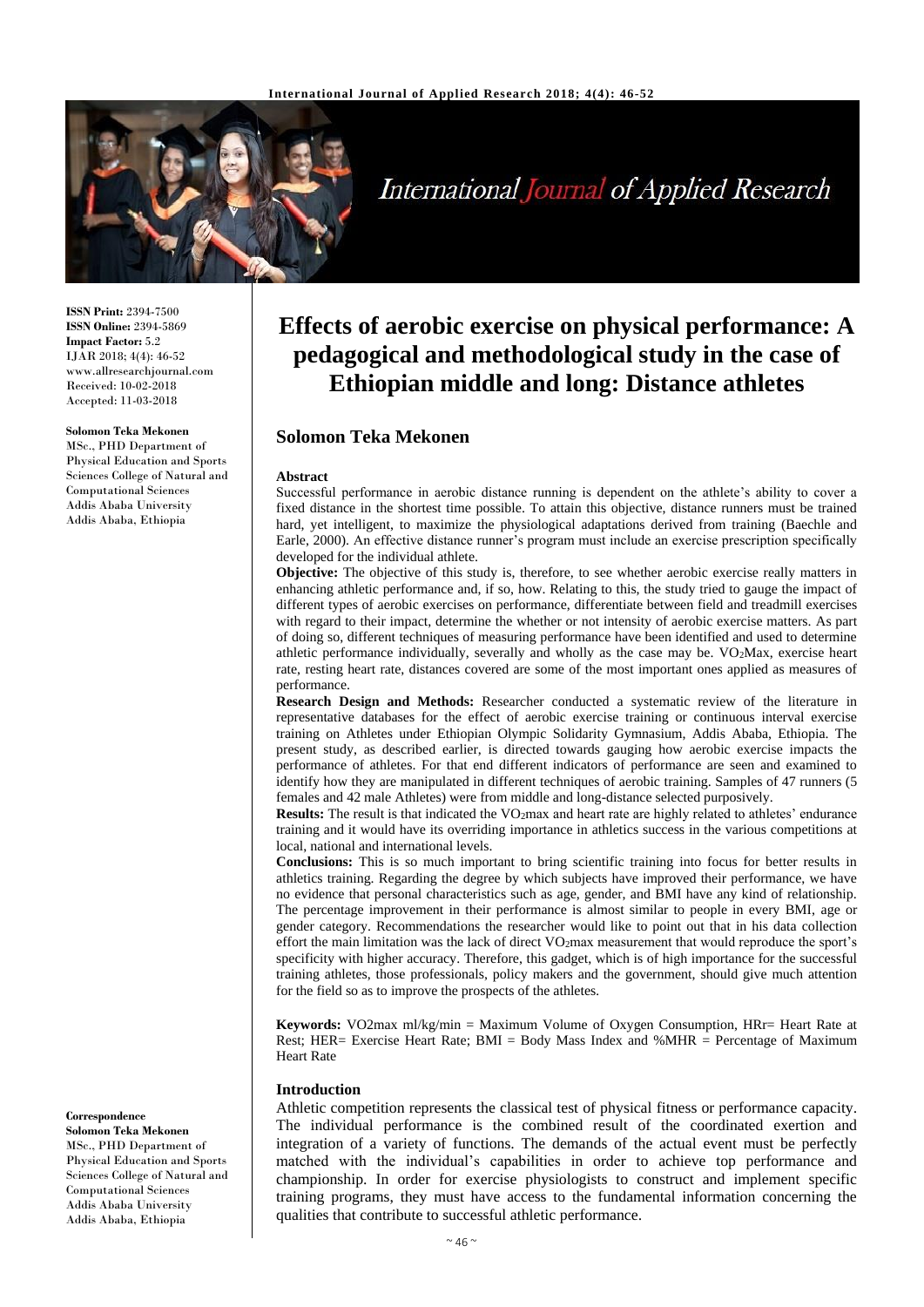Successful performance in aerobic distance running is dependent on the athlete's ability to cover a fixed distance in the shortest time possible. To attain this objective, distance runners must be trained hard, yet intelligent, to maximize the physiological adaptations derived from training (Baechle and Earle, 2000)<sup>[2]</sup>. An effective distance runner's program must include an exercise prescription specifically developed for the individual athlete.

In this regard, the regulation of exercise intensity is critical to the success of each training session and ultimately if the entire training program or exercise intensity is set too low, it does not enhance the desired physiological adaptations. On the other hand, if the exercise intensity set too high, it then results in fatigue and a premature end to training sessions.

Laboratory testing is the "gold standard" method for assessing cardiovascular fitness, such as maximal oxygen consumption and lactate threshold estimation, and allows repeatable, reliable, and accurate results to be obtained.

However, this is usually expensive, time consuming, does not allow multiple subjects to be tested at once, and is not specific for athletes competing out of doors. On the other hand, many coaches and exercise prescription specialists use field-tests to evaluate physical fitness. These tests are typically quick, inexpensive, and can be tailored for individual or team needs. Although field-testing is not as accurate as laboratory, testing it can produce estimations of physical fitness parameters. Data from heart rate and VO2max using Bruce Protocol Treadmill test, Cooper 12 minute test and Karvanon method of Maximum Heart Rate (MHR) could produce an estimation of physiological predictors of fitness.

Administering and managing reliable test benefits coaches, athletes and sportsmen or women for achieving a successful performance. Adopting testing methods could help to monitor or evaluate sportsmen/women or athletes performance improvement; identify problems and weaknesses. Moreover, it helps coaches to grasp a reliable knowledge to practice their ability with professional capability and confidence.

In Ethiopia there is no scientific observation system developed or adopted. This has motivated the researcher to carry out a research and formulate an observation system that is applicable to middle and long-distance runners in Ethiopia. Although this test is the first of its kind in Ethiopia, it can serve the purpose as a bridge to transfer from the traditional to the scientific. In addition, the results could give an idea of the performance of local athletes and that coaches can devise effective training methodologies and maximize training intensities.

Finally, the other most important background of the present research is that it is believed to be a preliminary work and it could bridge the research gaps or deficiencies of coaches in Ethiopia in order that scientific testing method could be employed by trainers in the days to come.

#### **Statement of the Problem**

In designing the training guidelines to be applied to athletes there needs to be a proper understanding as to which kind of aerobic exercise to be administered, and with what degree of intensity. As such, researcher need to distinguish between the salient features of the treadmill training technique as opposed to field aerobic exercise since their effectiveness may depend on the type of the exercise, the background of the subjects as well as the specific dimension of the athletic

performance we sought to bring about. Some research results show  $VO<sub>2</sub>max$  is not a predictor of athletes' performance capacity, while some others have supported the belief that VO<sub>2</sub>max is a predictor of performance capacity of athletes.

Bassett *et al.*, (2000)<sup>[19]</sup> performed maximum oxygen uptake (VO2max) refers to the highest rate at which oxygen can be taken up and consumed by the body during intense exercise. Traditionally, the magnitude of an individual's VO2max has been viewed as one of the most important predictors of endurance performance.

In the earlier research by Bassett *et al* laboratory performance test was used to measure the impact  $VO<sub>2</sub>Max$ has on performance. From this point of view, in the present research the researcher examined whether  $VO<sub>2</sub>max$  is a predictor for middle and long-distance runners (athletes)/ sportsmen/women's performance capacity. This was examined using both field and treadmill test.

Research Questions

- 1. To what extent treadmill training technique better than the field training technique?
- 2. How much is the impact of training on the endurance of athletes?
- 3. Does intensity matter in improving performance?
- 4. Do Age, gender and body mass index matter on rate of improvement after training?

## **Objective of the Study**

This study was directed toward*s* gauging how aerobic exercise affects the performance of Ethiopian athletes.

## **Specific Objectives**

Specifically, the following objectives were set to be accomplished with this study.

- $\triangleright$  To assess the degree by which the performance of athletes is affected by aerobic exercise
- $\triangleright$  To compare between the degree of effectiveness of the treadmill and field aerobic training.
- To see whether or not intensity matters regarding aerobic exercise
- To see whether or not such personality variables as age, gender, BMI matter in the effectiveness of aerobic performance in enhancing the effectiveness of athletes.

#### **Significance of the study**

The researcher believes that research has not been done on this topic in Ethiopia. This study showed that the relationship between coaches and athletes determines the effectiveness of the program test to measure the progress of improvement. The study shows the different types of testing and athletes commitment to fitness. Hence, the significant of the study is to show what methods of test work is best and which others do not work at all. As the study shows how coaches use different methods of tests for an effective improvement and workout, it would be a good resource for professionals.

Instructing (coaching) has become more sophisticated as it has required the partial or full assistance of sport specialists. A broader base of knowledge about athletes now exists, which is reflected in training methodology. Sports sciences have progressed from description to scientific.

From practical observation, it could be assumed that training is generally focused on technique and tactic. The training that is aimed at enhancing physical fitness is minimal. The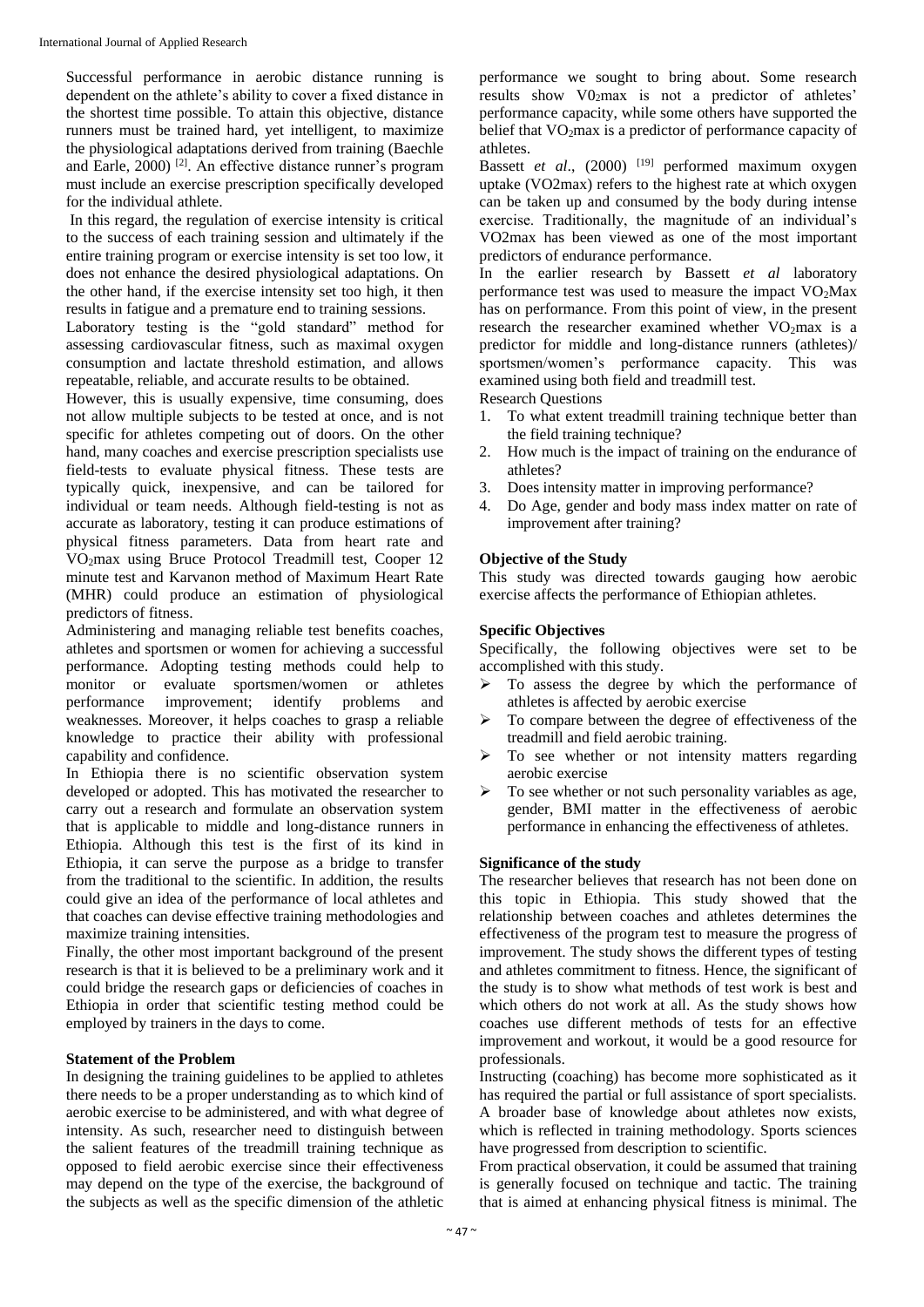desirable training that enhances aerobic capacity is even less emphasized, if not totally lacking.

Review of related literatures

Researcher conducted a systematic review of the literature in representative databases for the effect of aerobic exercise training or continuous interval exercise training on Athletes under Ethiopian Olympic Solidarity Gymnasium, Addis Ababa, Ethiopia. This is because it would have a certain effect in the performance capacity of athletes through meticulous training. In relation to this, due emphasis is given in the present research in the way how consistent and effective training would improve the athletes performance. In relation to this, other research works and related review of literature are, indeed, examined and reviewed.

#### **Methodology Subjects**

A total of 47 amateur, well-trained athletes between the ages of 18 and 26 years have served as subjects. Subjects were free of known disease, and all subjects with known disease were be excluded from the study. Individuals with any acute medical conditions, active infection, or taking cardiovascular medications were excluded from the study as well.

The present study, as described earlier, is directed towards gauging how aerobic exercise impacts the performance of athletes. For that end different indicators of performance are seen and examined to identify how they are manipulated in different techniques of aerobic training.

Samples of 47 runners (5 females and 42 male Athletes) were from middle and long-distance selected purposively.

#### **Instruments**

As a means of data collection Bruce Treadmill test was used to measure the performance of middle and long distance athletes. This board has shown all the measured variables during the test.

Along with Ken Cooper found in 1968 examined there is a very high correlation between the distance someone can run (or walk) in 12 minutes and their  $VO_{2max}$  value, which measure the efficiency with which someone can use oxygen while exercising. This test is still one of the basic fitness tests used by the military, as well as many coaches and trainers to determine cardiovascular fitness and track fitness over time. This simple test also allows comparing athletes' cardiovascular endurance with others of age and gender.

#### **Method of Data Gathering**

Data have been gathered using the observation technique where by athletes training in both the field and treadmill were targeted. In this study 47 endurance-trained subjects (mostly runners aged from 18-26 yrs) are involved. Out of these numbers 12 male and 5 female athletes were obtained for treadmill test and 30 male athletes attended field test out of these 13 were control and 17 were experimental groups. Subjects had good health at the time of testing and regularly take part in strenuous exercise. Eligibility had been assessed by subjects undergoing a medical examination that was previously approved by ethical committee of the Ethiopian Ministry of Health.

The Subjects were required to read and sign the enclosed information / consent form. All potential subjects for the

study were recruited from the Ethiopian club, regional and national athletes, Addis Ababa area and were required to complete voluntary written informed consent in accordance with the guidelines of the ethical committee of Ethiopian Ministry of Health.

A series of assessments were carried out. These included: body mass index, height, weight, and pre and post exercise tests. During the first gymnasium visit, a health questionnaire and physical examination was completed, the study and equipment was explained to the subjects, and the subjects VO<sub>2</sub>max measured.

Method of data analysis

#### **Statistical Analysis**

In this part of the study data that have been gathered from the observations and experiments will be explained using different statistical techniques to explain the relationships between the variables under consideration and, thereby, come up with appropriate inference.

Descriptive statistics were performed on the group data using standard statistical procedures. Means and standard deviations were determined for the post-training changes in VO2 max, Thet test of the resting heart rate of athletes in the pre- and pos training of the unpaired two-sample t test with equal variant indicate that there is a significant decrease in the resting heart rate after the training sessions.

As part of doing so, different techniques of measuring performance have been identified and used to determine athletic performance individually, severally and wholly as the case may be. VO<sub>2</sub>max, exercise heart rate, resting heart rate, distance covered are some of the most important ones applied as measures of performance.

With regard to data collection, it has been more of an experimental design than any other by which athletes have been observed with regard to their performance in a before and after fashion focusing on a certain type of exercise, with regard to their performance in a comparative fashion (treadmill and field), and with regard to their performance when they are exposed to different levels of performance to gauge impact of intensity.

The data so collect have been summarized in a quantitative form using the statistical soft ware called Stata. As part of analyzing the data regression (to determine relationships) and the difference between two means (to determine whether there are significant differences among different techniques) have been applied. On top of this, some graphical analyses have also been applied. STATA and SPSS have been applied for the purpose respectively.

#### **Results**

The result is that indicated the VO2max and heart rate are highly related to athletes' endurance training and it would have its overriding importance in athletics success in the various competitions at local, national and international levels.

## **Exercise Heart Rate: Field versus Treadmill**

The t test for exercise heart rate in the field versus treadmill of the unpaired two-sample t test with equal variances as there is significant differences between the test results and there is a difference between field and treadmill exercise heart rate.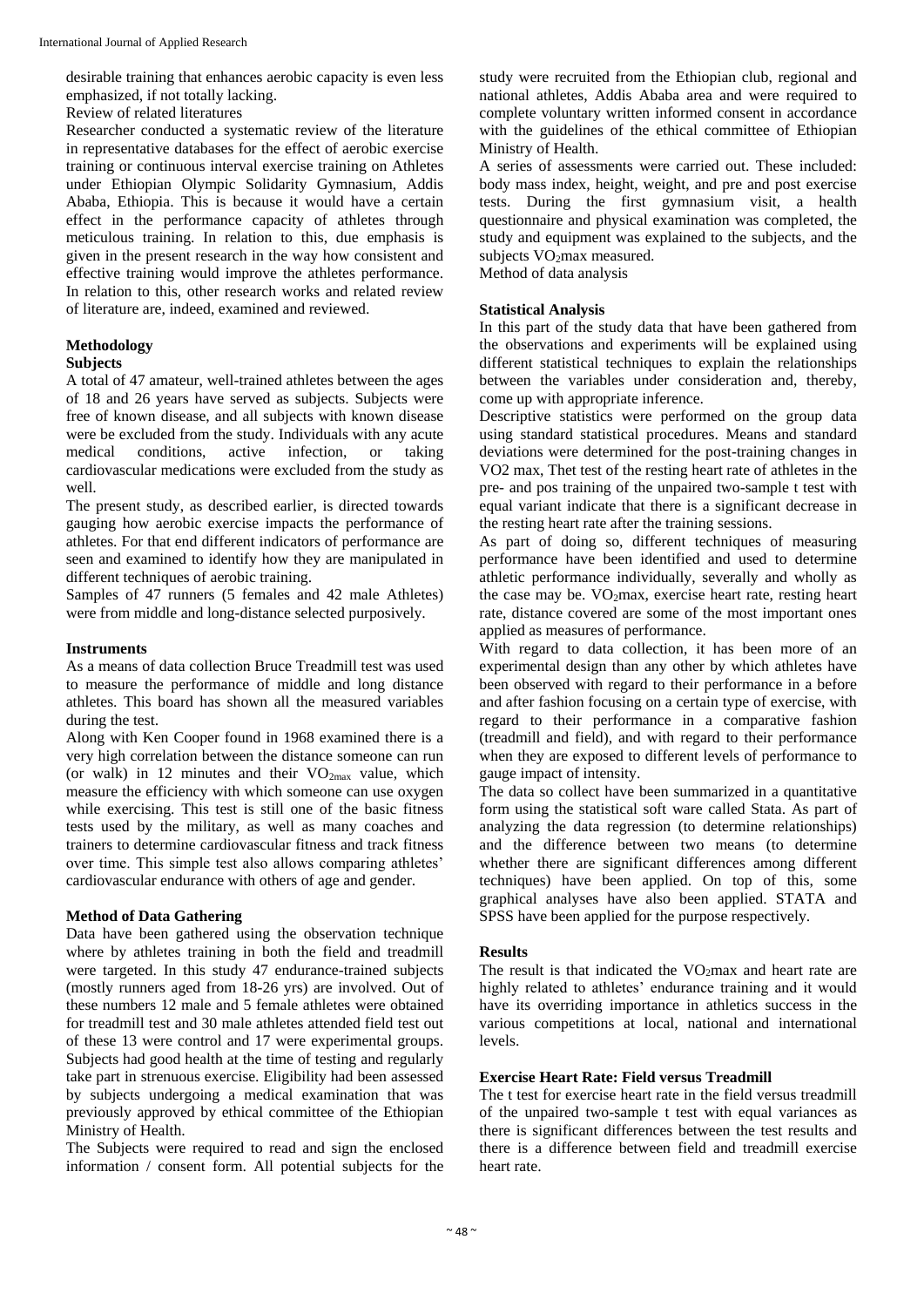## **Exercise Heart Rate: Field Vs Treadmill**

| Obs-                                                           | <b>Mean</b> | Std. Err. | Std. Dev. | [95% Conf. Interval] |  |  |  |
|----------------------------------------------------------------|-------------|-----------|-----------|----------------------|--|--|--|
|                                                                | 160.70      | 4.083     | 16.83     | $152.04 - 169.3$     |  |  |  |
| 12                                                             | 186.66      | 2.623     | 9.088     | $180.89 - 192.4$     |  |  |  |
| 29                                                             | 171.44      | 3.541     | 19.07     | $164.19 - 178.7$     |  |  |  |
|                                                                | $-25.96$    | 5.353     |           | $-36.94 - 14.975$    |  |  |  |
| $diff = mean(ehrf) - mean(ehrTM) t = -4.8490$                  |             |           |           |                      |  |  |  |
| Ho: diff = 0 degrees of freedom = $27$                         |             |           |           |                      |  |  |  |
| Ha: diff $< 0$ Ha: diff $!= 0$ Ha: diff $> 0$                  |             |           |           |                      |  |  |  |
| $Pr(T < t) = 0.0000 Pr( T  >  t ) = 0.0000 Pr(T > t) = 1.0000$ |             |           |           |                      |  |  |  |
|                                                                |             |           |           |                      |  |  |  |

**Source:** Computed by Author from Primary data, 2008

Similar to what has been observed in the case of resting heart rate, the field technique of training is again proved to be the more effective technique of training as the exercise heart rate in the case of the said technique is far better than the treadmill technique.

#### **VO2max: Field Vs Treadmill**

The t test VO<sub>2</sub>max of the field and treadmill experiment of the unpaired two- sample t test with equal variances show there is a difference between the two methods of training, field and treadmill.

#### **VO2max: Field Vs Treadmill**

| Variable                                                       | <b>Obs</b> | Mean  | Std. Err. | Std. Dev. | [95% Conf. Interval] |  |  |  |
|----------------------------------------------------------------|------------|-------|-----------|-----------|----------------------|--|--|--|
| VO <sub>2</sub> maxf                                           |            | 74.49 | .3401     | 1.4024    | $73.76 - 75.21$      |  |  |  |
| VO <sub>2</sub> maxTM                                          | 12         | 65.66 | .3760     | 1.3026    | $64.83 - 66.49$      |  |  |  |
| combined                                                       | 29         | 70.83 | .8580     | 4.6209    | $69.08 - 72.59$      |  |  |  |
| diff                                                           |            | 8.824 | .5137     |           | $7.769 - 9.87$       |  |  |  |
| $diff = mean(v_{2}maxf) - mean(v_{2}maxTM) t = 17.1744$        |            |       |           |           |                      |  |  |  |
| Ho: diff = 0 degrees of freedom = $27$                         |            |       |           |           |                      |  |  |  |
| Ha: diff $< 0$ Ha: diff $!= 0$ Ha: diff $> 0$                  |            |       |           |           |                      |  |  |  |
| $Pr(T < t) = 1.0000 Pr( T  >  t ) = 0.0000 Pr(T > t) = 0.0000$ |            |       |           |           |                      |  |  |  |
| <b>Course:</b> Computed by Author from Drimary data 2008       |            |       |           |           |                      |  |  |  |

**Source:** Computed by Author from Primary data, 2008

Table above unquestionably asserts that the statistical test for the endurance of athletes to whom the field training technique is applied is perfect to demonstrate that the said athletes perform better than those who were trained using the treadmill technique.

#### **The Impact of Training on Exercise Heart Rate**

The increase in the training intensity implies the drop in the heart rate of endurance training of the athletes. In relation,

the statistical analysis is shown by computing the statistical data for the samples test of pre and post training Resting Heart Rate (RHR). The graph shows combined result tests of the exercise heart rate at the different level of training. Unpaired t test for Field Test Participants of Pre & Post shows the Heart Rate by monitoring the training intensity.

#### **The Combined Result of the Four Week Peak Exercise Heart Rate**



One approach to prescribe training intensity that has gained widespread appeal is based on a runner's heart rate response to increase running speeds. The training intensity continuum can divided into discrete zones, where each zone is linked to a particular level or intensity of training. Each training level is defined in terms of the corresponding heart rate range, the specific range for each runner being based on their individual response to incremental exercise.

#### **Conclusion**

This is so much important to bring scientific training into focus for better results in athletics training. Regarding the degree by which subjects have improved their performance, we have no evidence that personal characteristics such as age, gender, and BMI have any kind of relationship. The percentage improvement in their performance is almost similar to people in every BMI, age or gender category.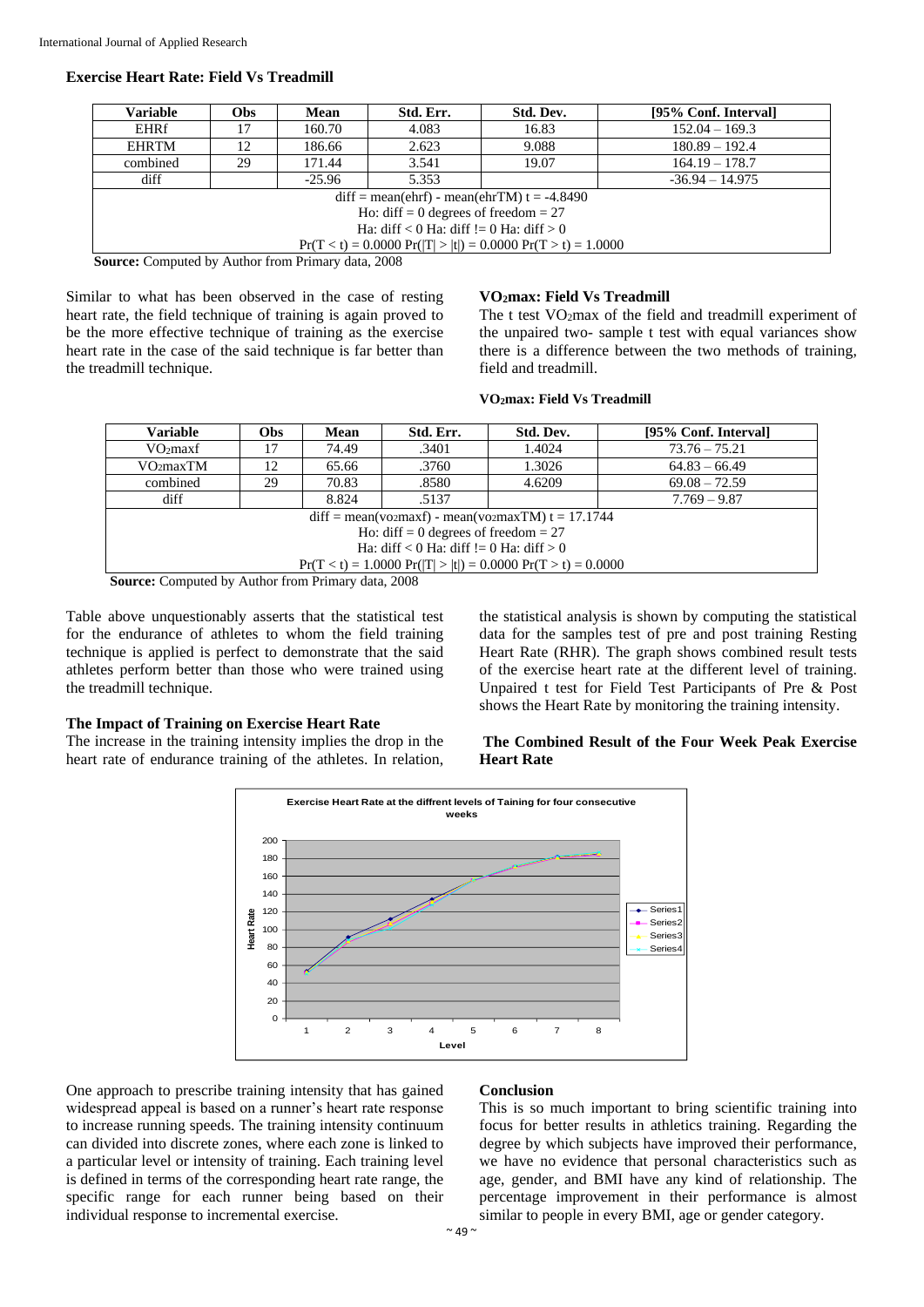As was clearly seen in the discussion relating to the relevance of training in improving performance of athletes, it is safe to conclude that the treatment (both the field and treadmill training) has a very significant impact for improving the performance of athletes. As can be seen in the pre and post analysis all the measures of performance considered such as VO2max, resting heart rate, exercise heart rate, distance coverage per a unit of time etcetera were significantly improved after training for four weeks.

VO2max or aerobic capacity is measurable responses that indicate the athlete's ability to make physiological adaptations. The exercise training induced physiological adaptations via training are reflected by the above measurements and these can be used to predict the athlete's ability to perform well at these event.

Maximal oxygen consumption has been strongly related with distance running performance and appears to be an increasingly strong indicator of performance with increasing distance run. To conclude, HR monitoring during exercise is essential. It can provide instant response to athlete as an adjective measure. Beside the cardiovascular response at specific training task can also be obtained.

In athletic group, heart rate monitoring can be an important measure to prevent over training. Above all, the use of heart rate monitoring is a good way to establish optimum training intensity to upgrade performance.

The comparison between the treadmill and field training regarding their impact for performance improvement is mixed in the sense that some measures of performance are positively related to the field test whereas the rest positively relate to the treadmill training technique. For example, the treadmill training technique is more effective in improving maximum heart rate and resting heart rate where as exercise heart rate and metabolic improvement are more effectively improved in the field training technique.

Regarding the degree by which subjects have improved their performance, we have no evidence that personal characteristics such as age, gender, and BMI have any kind of relationship. In fact, our findings show that the percentage improvement in their performance is almost similar to people in every BMI, age or gender category.

As was clearly seen in the discussion relating to the relevance of training in improving performance of athletes, it is safe to conclude that the treatment (both the field and treadmill training) has a very significant impact for improving the performance of athletes. As can be seen in the pre and post analysis all the measures of performance considered such as VO2max, resting heart rate, exercise heart rate, distance coverage per a unit of time etcetera were significantly improved after training for four weeks.

VO2max or aerobic capacity is measurable responses that indicate the athlete's ability to make physiological adaptations. The exercise training induced physiological adaptations via training are reflected by the above measurements and these can be used to predict the athlete's ability to perform well at these event.

Maximal oxygen consumption has been strongly related with distance running performance and appears to be an increasingly strong indicator of performance with increasing distance run. To conclude, HR monitoring during exercise is essential. It can provide instant response to athlete as an adjective measure. Beside the cardiovascular response at specific training task can also be obtained.

In athletic group, heart rate monitoring can be an important measure to prevent over training. Above all, the use of heart rate monitoring is a good way to establish optimum training intensity to upgrade performance.

The comparison between the treadmill and field training regarding their impact for performance improvement is mixed in the sense that some measures of performance are positively related to the field test whereas the rest positively relate to the treadmill training technique. For example, the treadmill training technique is more effective in improving maximum heart rate and resting heart rate where as exercise heart rate and metabolic improvement are more effectively improved in the field training technique.

Regarding the degree by which subjects have improved their performance, we have no evidence that personal characteristics such as age, gender, and BMI have any kind of relationship. In fact, our findings show that the percentage improvement in their performance is almost similar to people in every BMI, age or gender category.

## **Recommendations**

Consistent and intensive training are so crucial that athletes need to resort to them relentlessly. In order to secure all rounded improvements in performance people need to apply both treadmill and field training techniques since each of them has their own plus sides. For example maximum heart rate and resting heart rate are effectively improved in the treadmill technique. On the other hand, exercise heart rate and metabolic rate are successfully and easily improved using the field technique.

As part of improving health and developing a good physical stature people need to know that there always is a possibility of improvement regardless of their age, gender or BMI category.

The researcher further suggests that budget accessibility of facilities must be taken a part to take direct  $VO<sub>2</sub>$ max test. Therefore VO2max test is necessarily taking part for the athletes in the laboratory and the athletes also will have basic idea to monitor and measure easily their capacity.

Perhaps this research gives highlight for the coming researcher by undertaking scientific research method. But the study needs laboratory materials and equipments for complete tests of the physiological parameters of sportsmen/women. So that, if all difficulties faced will minimized for the coming researcher will be have good and established fruitful result for the country.

The professionals in the field should work hard in order to apply more scientific ways so as to improve athletes' performances. Then today's top coaches would recognize that the most effective methods of preparing their athletes for competition are those based on proven scientific principles rather than on trial and error.

It has become common place for sport to seek the input of sport scientists so that they can reach their full potential. To reach in this good outlook by this researcher his potential will give some highlight for the coming old and new coaches. Hopefully the methods as well as the test sequence will have very essential element to develop the most effective methods of preparing the athletes for the expected competition with best result.

The field tests showed to be more reliable in relation to the sub-maximal laboratory test, fact that may be attributed to the familiarity and motivation of individuals in places where field tests were usually performed, once, despite not being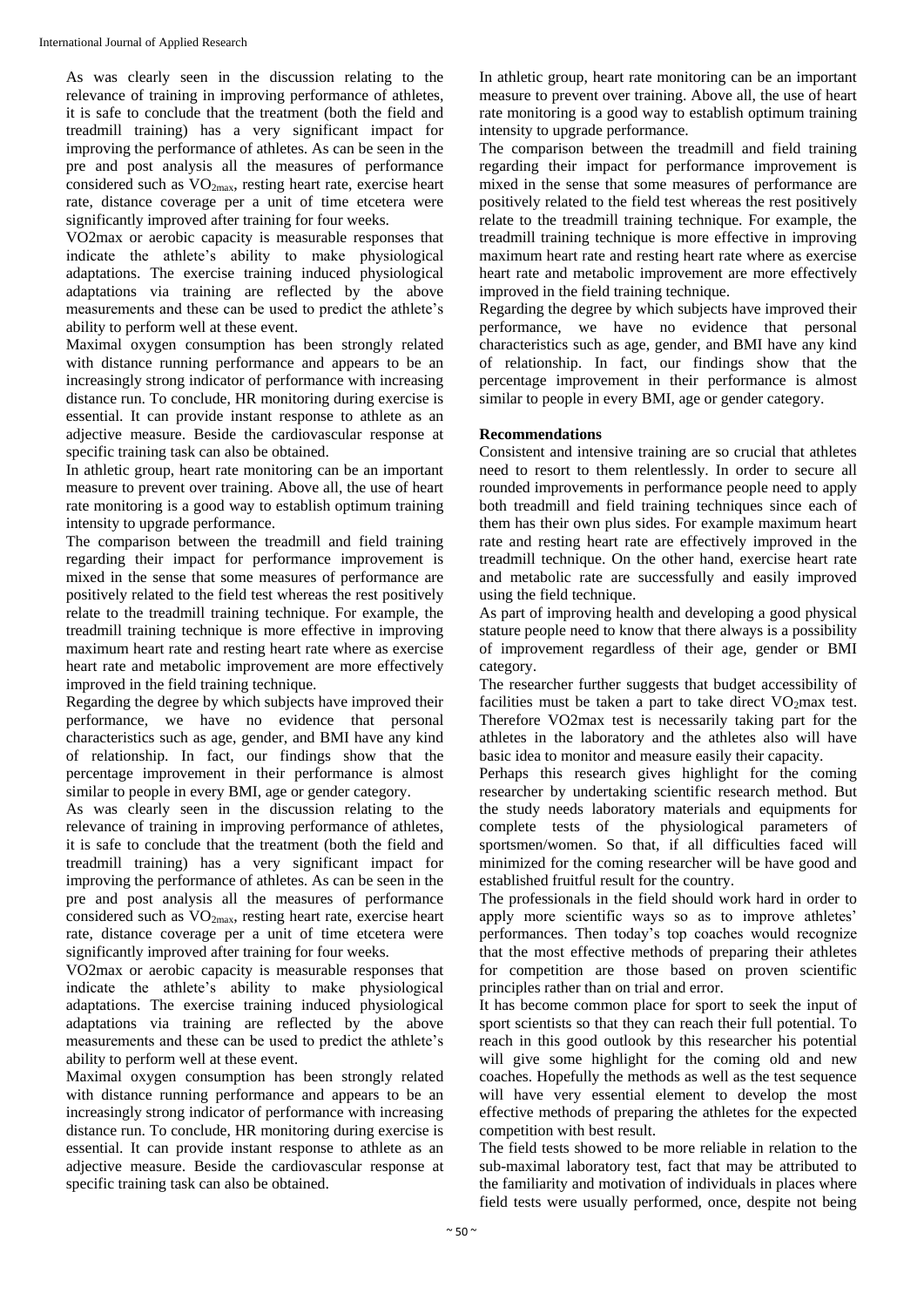athletes, all participants performed regular physical exercises. Therefore, similarity of the test with the activity the athlete practices should be considered in the evaluation moment, once this fact may influence the results obtained.

However, the laboratory test correctly conducted and with the control of the variables involved will also provide reliable results. In this case, the loads will be increasingly administered with accuracy in order to reach the maximum oxygen uptake.

Finally, the main limitation of this study was the lack of direct  $VO<sub>2max</sub>$  measurement that would reproduce the sport's specificity with higher accuracy. Therefore, those professionals, policy makers and the government should give much attention for the field so as to increase the contribution of the professionals

#### **Reference**

- 1. Astrand PO, Rodahl K. The Textbook of Work Physiology: Physiological Bases of Exercise 3<sup>rd</sup> edition. New York: McGraw-Hill, 1986.
- 2. Baechle TR, Earle RW. Essentials of strength training and conditioning. 2nd Edition. Champaign, IL: Human Kinetics, 2000.
- 3. Bompa TO. Periodization: Theory and Methodology of Training, 2nd Ed., Champaign, IL: Human Kinetics 1999.
- 4. Bucher CA. Administration of Health and Physical Education Programmes Including Athletics.  $6<sup>th</sup>$  ed. Cst. Louis. The C.V. Mosby Company, 1975.
- 5. Burke E, Gastelu D. Avery's Sports Nutrition Almanac. New York: Avery Publishing Group, 1999.
- 6. Derick (ed.) Sport in the Modern World Chances and Problems. Papers, Results, Materials – Scientific Congress. Munich, Published behalf of the – Organizing Committee for the games of the XXth Olympiad Munich. 1972, 21-25
- 7. Dirik AHG, Knuttgen, Tittel K, VOY RO, Shephard RJ. The Encyclopedia of sports medicine the Olympic book of sports medicine. Munich: International Olympic Committee and International Federation of Sports Medicine, 1976, 1982.
- 8. Fallowfield JL, Wilkinson DM. Improving Sports Performance and Long-distance Rnning. Chichester, England: John Willy and Sons LTD, 1999.
- 9. Fox, Mathews. The Physiological Bases of Performance and Athletics, 1981.
- 10. Gene A. Logan professor Adaptations of Muscular Activity. South west Missouri State College. New Delhi: Prentice-Hall of India Private Limited, 1967.
- 11. Guttmann A. From Ritual to Record: the Nature of Modern Sports. Columbia University Press; New York USA, 1978.
- 12. Hearst W. The relationship between anaerobic threshold, excess CO2, and blood lactate in elite marathon runners, University of British: Columbia, 1982.
- 13. Howley ET, Don Franks B. Health Fitness Instructor's Handbook (3rd ed). Champaign, Illinois: Human Kinetics, 1997.
- 14. Levick JR. An Introduction to Cardiovascular Physiology. 2<sup>nd</sup>ed. Oxford: Butterworth Heinemann, 1996.
- 15. Journals American College of Sports Medicine "The recommended quantity and quality of exercise for

developing and maintaining cardio-respiratory and muscular fitness in healthy adults. Medicine and Science in Sports and Exercise. 1990; 22:265-274.

- 16. Arts FJP, Kuipers H. The relation between power output, oxygen up take and heart rate in male athletes". International Journal of Sports Medicine. 1994; 15:228- 231. http://www.jssm.org/ Retrieved June 22, 2008.
- 17. Astrand PO. Diet and Athletic Performance. Federation proceedings. 1967; (26):1772-1777. http://journals.cambridge.org/ Retrieved September 2, 2009.
- 18. Bassett D, Hawley E. Imiting factors for maximum O2 uptake and determination of endurance performance Medicine and Science in Sports and Exercise. 2000; 32:70-84.
- 19. Bezabih Wolde, Benoit Gaudin. The Institutional Organization of Ethiopian Athletics Annales D'ethiopia. 2008; 23:471-493.
- 20. Billat VL, Demarle A, Slawnski J, Paiva M, Koralsztein JP. Physical and training characteristics of top-class marathon runners. Medicine and Science in Sports and Exercise. 2001; 33(12):2089-2097
- 21. Borg G. Perceived exertion as an indicator of somatic stress. Scandinavians Journal of Rehabilitation Medicine. 1970; 2(2):92-8
- 22. Bosco C, Montanari G, Ribacchi R. Relationship between the efficiency of muscular work during jumping and the energetics of running. European Journal of Applied Physiology. 1987; 56:138-143.
- 23. Coyle EF, Coggan AR, Hopper MK, Walters TJ. Determinants of Endurance in Well-Trained Cyclists. Journal of Applied Physiology. 1988; 64:2622-2630.
- 24. Coyle E, Feltner M, Kautz, S. Physiological and Biomechanical Factors Associated with Elite Endurance Cycling Performance. Medicine and Science in Sports and Exercise. 1991; 23:93-107.
- 25. Daniels J, Daniels N. Running Economy of Elite Male and Elite Female Runners. Medicine and Science in Sports and Exercise, 1992; 24:483-489.
- 26. Prampero DP. The Energy Cost of Human Locomotion on Land and in Water. International Journal of Sports Medicine. 1986; 7:55-72.
- 27. Eston RG, Williams JG. Reliability Ratings of Perceived Effort Regulation of Exercise Intensity. British Journal of Sports Medicine. 1988; 22:153-155.
- 28. Lesage R, Simoneau JA, Jobin J, Leblanc J, Bouchard C. Familial Resemblance in Maximal Heart Hate, Blood Lactate and Aerobic Power'. Human Heredity. 1985; 35:182-9.
- 29. Lindstedt SL, Wells DJ, Jones JH, Hoppeler H, Thronson HA. Limitations to Aerobic Performance in Mammals: Interaction of Structure and Demand. International Journal of Sports Medicine. 1988; 9:210- 217.
- 30. Maffulli N, Capasso G, Lancia A. Anaerobic threshold and running performance in middle and long distance running. The Journal of Sports Medicine and Physical Fitness, 1991; 31:332-338.
- 31. Mahler DA, Moritz ED, Loke J. Ventilatory Responses At Rest and During Exercise in Marathon Runners. Journal of Applied Physiology. 1982; 52:388-392.
- 32. Morgan DW, Daniels JT. Relationship between VO2max and the aerobic demand of running in elite